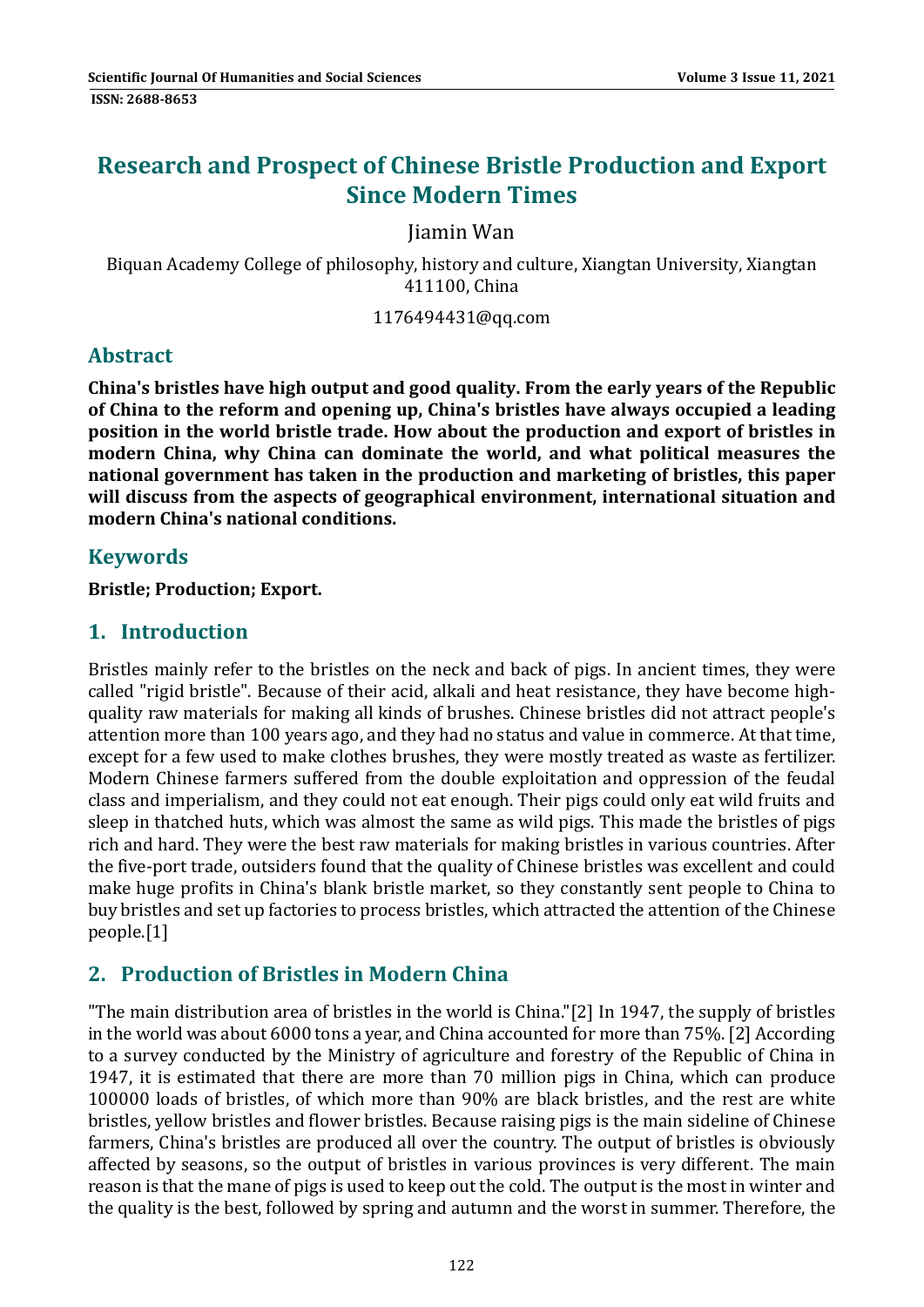#### **ISSN: 2688-8653**

bristles produced in Fujian, Guangdong, Guangxi and Yunnan provinces close to the tropics are short and soft, with small commercial value, so they are not noticed.

The pig industry in Sichuan Province is extremely prosperous. It is the largest producing area in China. There are black and white. The white mane accounts for about one-third and the black mane accounts for about two-thirds. The quality is excellent. Sichuan farmers, regardless of high or low, rich or poor, mountains and valleys, fertile soil and barren land, almost have pigs where there are people, so there is the Shu proverb "black haired pigs, every family has". In addition to Sichuan's superior geographical environment, rich green plants and low pig raising cost compared with other regions, economic motivation and land demand for fertilizer are also major factors in the development of pig raising industry in Sichuan. Since the late Qing Dynasty, the number of pigs in Sichuan has remained roughly  $10 \sim 15$  million. If each pig produces 22 taels of bristles, the annual output of bristles in the province is between  $12500 \sim 18750$  taels, accounting for about 14% of the country.[3] During the period of the Republic of China, Sichuan animal products company founded by Gu gengyu once monopolized the export of a large part of bristles in the country. It is known as the "bristle king". In terms of its monopoly degree in an industry, it ranks first in the country.  $[4]$ 

Hunan is surrounded by mountains in the east, west and south, with a basin in the middle. Its special geographical location leads to more rain and dense vegetation all year round. It is rich in pig feed. In modern times, there were a large number of farmers in Hunan. Every family raised pigs. The output of bristle was second only to Sichuan, accounting for about 10% of the country. Hunan bristle industry is the most developed in Xiangtan. In the sixth vear of the Republic of China, Mitsui foreign firm, a Japanese merchant based in Hankou, sent comprador Gao lintang to Xiangtan. In order to compete for white bristles, it used the workshop to resume production by paying several percent of the payment in advance, and the products were changed to Dongyang village. According to the statistics of the 24th year of the Republic of China, the output of 13 main materials in Xiangtan County totaled 5.225 million yuan, including 600000 yuan of bristles, accounting for 11.4% of the total output, followed by 1 million yuan of millet and 800000 yuan of pigs. In the 26th year of the Republic of China, the war of resistance against Japan broke out and Japanese businessmen withdrew. European and American countries feared that Japan would blockade Haikou, China, and competed with each other to buy. As a result, Xiangtan bristle market was extremely prosperous. There were more than 80 workshops and more than 3000 practitioners, with an annual output of more than 250 tons of bristles. It jumped to become the five largest bristle markets in China with Shanghai, Tianjin, Hankou and Chongqing, and the output of white bristles ranked first in the country. [5]

In addition to Sichuan and Hunan, the main producing areas of bristles are Jiangsu, Jiangxi and other provinces. The output of the nine northeastern provinces is also considerable, and its total amount is higher than that of Sichuan. During the Anti Japanese War, the output of bristles in Sichuan was almost the same as that before the war. The output of Hunan, Yunnan and other provinces increased, while the output of Guangdong, Hubei, Anhui, Zhejiang and Jiangxi provinces decreased sharply due to the impact of the war. The specific data are shown in table 1: 

China's bristle production is estimated according to the number of pigs, but not all Chinese bristles have been fully utilized commercially. In some remote areas, due to the restrictions of production, sales and transportation, the bristles produced by farmers are only used for their own use or as fertilizer, and there are not a few bristles that are not processed and sold.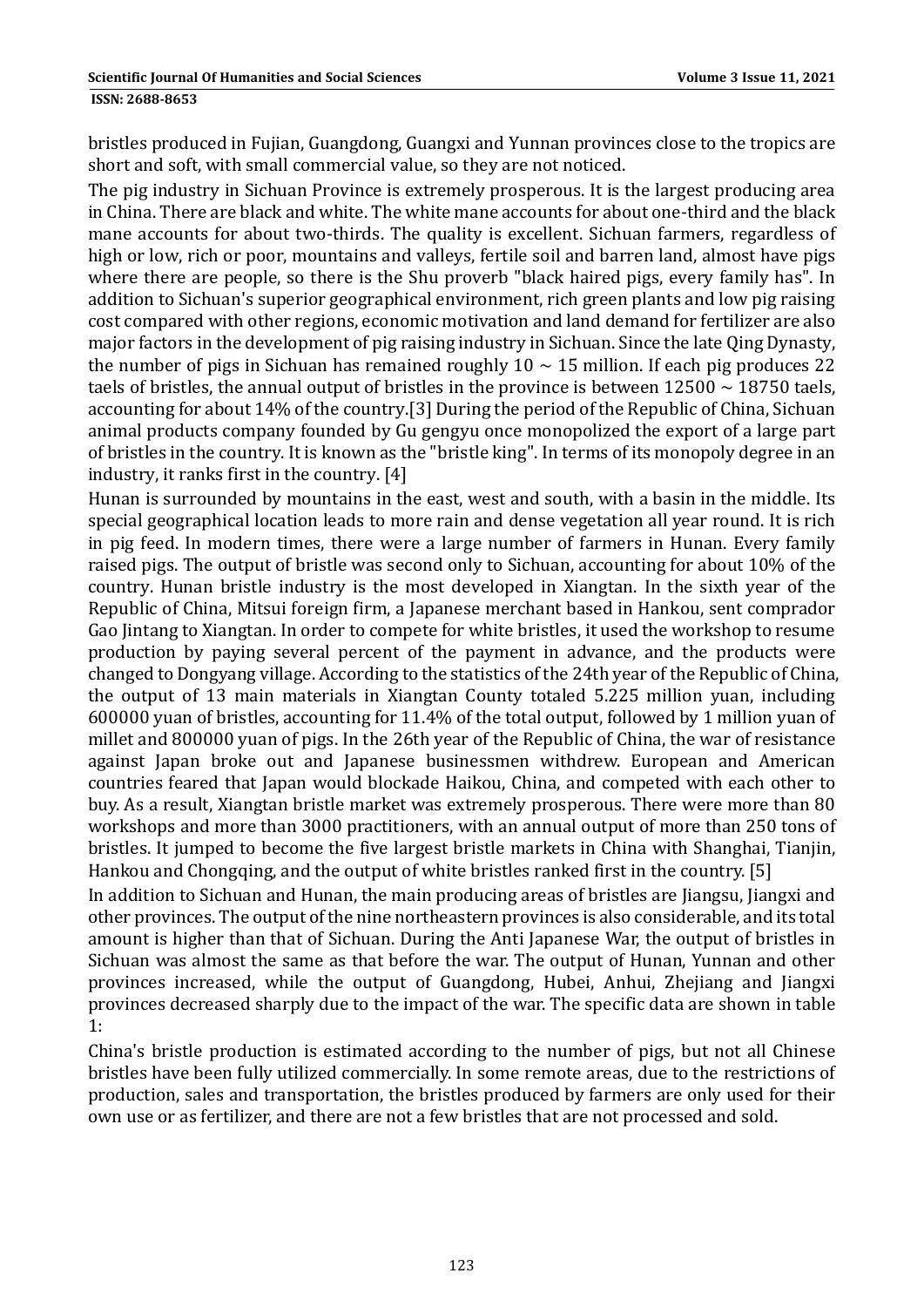| Production area                               | Pre war average<br>$(1933-1937)$ | Wartime average<br>$(1938-1946)$ | Post war estimated average<br>$(1947-1951)$ |  |
|-----------------------------------------------|----------------------------------|----------------------------------|---------------------------------------------|--|
| Sichuan                                       | 9000                             | 9200                             | 13000                                       |  |
| Hunan                                         | 6000                             | 7700                             | 9000                                        |  |
| Jiangsu                                       | 5000                             |                                  | 6000                                        |  |
| Jiangxi                                       | 4000                             | 3000                             | 5000                                        |  |
| Guangdong                                     | 3800                             | 1000                             | 4000                                        |  |
| Shandong                                      | 3500                             |                                  | 5000                                        |  |
| Hebei                                         | 3000                             |                                  | 5000                                        |  |
| Henan                                         | 3000                             | 3000                             | 5000                                        |  |
| Guangxi                                       | 2800                             | 2950                             | 2000                                        |  |
| Hubei                                         | 2700                             | 800                              | 4000                                        |  |
| Total of nine provinces in<br>Northeast China | 10000                            |                                  | 15000                                       |  |
| Yunnan                                        | 2400                             | 2800                             | 3000                                        |  |
| Anhui                                         | 2000                             | 1250                             | 3000                                        |  |
| Zhejiang                                      | 2000                             | 500                              | 3000                                        |  |
| Fujian                                        | 2900                             | 1000                             | 2000                                        |  |
| Guizhou                                       | 1500                             | 1600                             | 2000                                        |  |
| Shaanxi                                       | 1200                             | 1540                             | 2000                                        |  |
| Gansu                                         | 760                              | 1100                             | 2000                                        |  |
| Shanxi                                        | 500                              |                                  | 2000                                        |  |
| Sum of other provinces                        | 450                              | 1200                             | 8000                                        |  |
| Total                                         | 65100                            |                                  | 100000                                      |  |

**Table 1.** Estimation of bristle production in China (Unit: public bear)

(Reference: According to the figures published by the Central Agricultural Experimental Institute of the Republic of China, see the article "China's bristle producing areas and output" in Zhengyan newspaper on November 11, 1946, in bristle production and marketing, edited by the information bureau of the Executive Yuan, 1947 edition, page 15.)

# **3. Export of Chinese Bristles**

Before the development of China's bristle market, the world bristle producing areas mainly included the United States, Panama, Poland, Finland and Siberia of the Soviet Union. The quality of bristle is closely related to climate and region, and the variety of pig is also very important. China, Poland, Russia and the United States are all in the temperate zone and the cold zone. At first, the quality of bristles in these countries is not far from each other. With the development of capitalist industry and commerce, the production mode of pigs in these countries has improved day by day, and the varieties of pigs have been gradually improved. Most of their pigs focus on the production of meat. These industrialized pigs eat scientifically proportioned feed and live-in factories that are not afraid of wind and rain. Therefore, they grow fast and grow well. Accordingly, the bristle, which symbolizes the wildness, gradually degenerates and its quality gradually declines. Therefore, high-quality Chinese bristles gradually occupy the international market, which is inseparable from the backwardness of China's economy. During the period of the Republic of China, it is estimated that China's bristles accounted for about 60-80% of the world's supply. Table 2 shows the output and proportion of China's bristles to the world from 1934 to 1935: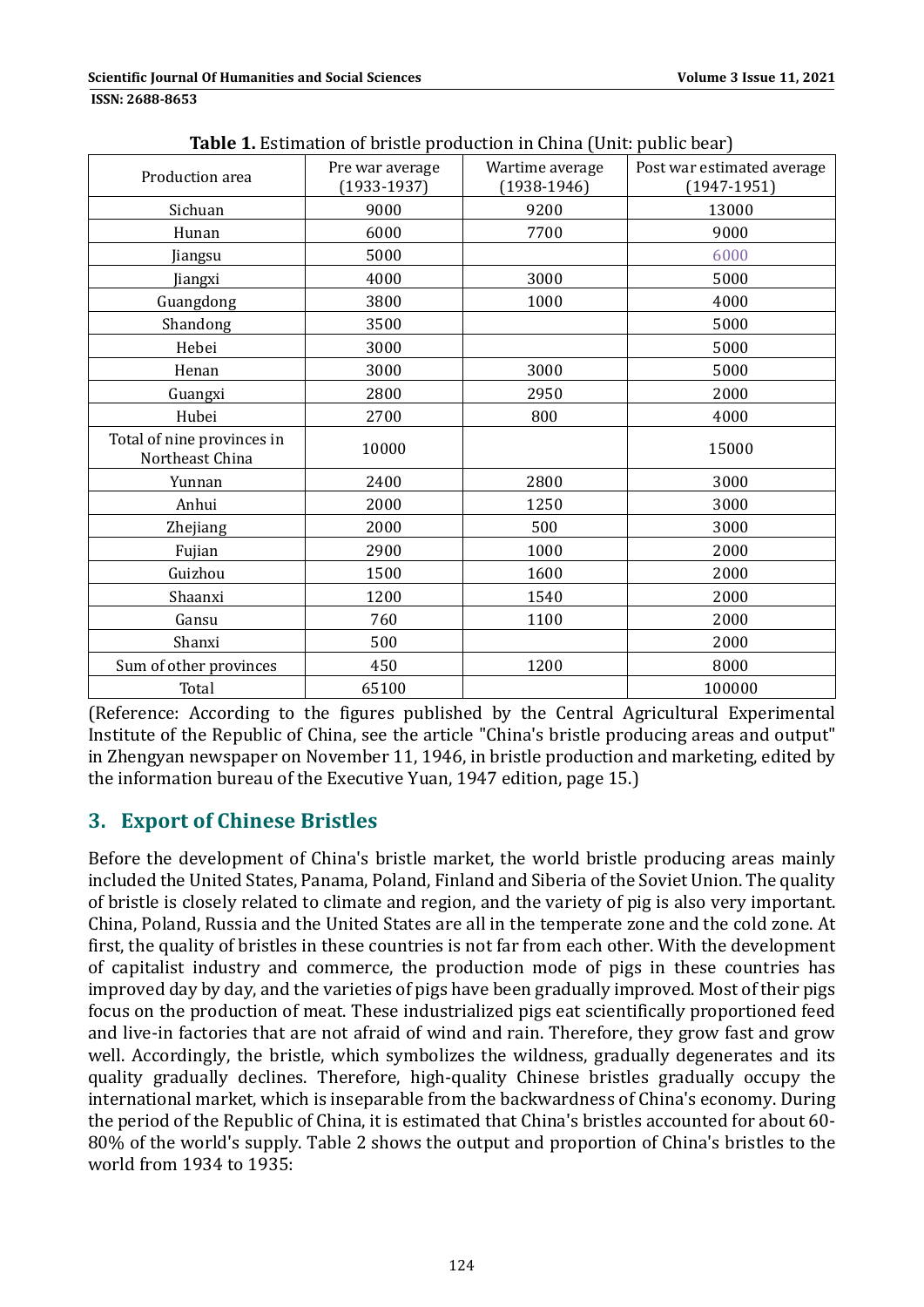| Particular year | Export country  | <b>Rapic B.</b> Gompanson of prisec export countries from 1991 to 1999<br>Output (public bear) | Percentage |
|-----------------|-----------------|------------------------------------------------------------------------------------------------|------------|
|                 | U.S. A          | 13240                                                                                          | 31.48      |
|                 | <b>Britain</b>  | 12036                                                                                          | 28.61      |
|                 | Japan           | 4808                                                                                           | 11.43      |
|                 | Germany         | 4756                                                                                           | 11.31      |
| 1934            | France          | 3060                                                                                           | 7.27       |
|                 | Belgium         | 2181                                                                                           | 5.19       |
|                 | Other countries | 1982                                                                                           | 4.17       |
|                 | Total           | 42013                                                                                          | 100        |
| 1935            | U.S.A           | 15179                                                                                          | 32.81      |
|                 | <b>Britain</b>  | 11949                                                                                          | 25.83      |
|                 | Japan           | 5781                                                                                           | 12.51      |
|                 | Germany         | 6358                                                                                           | 13.74      |
|                 | France          | 3643                                                                                           | 7.87       |
|                 | Belgium         | 1669                                                                                           | 3.61       |
|                 | Other countries | 1684                                                                                           | 3.64       |
|                 | Total           | 46236                                                                                          | 100        |

**Table 2.** Comparison of bristle export countries from 1934 to 1935

(Reference: Cheng Yuanyu: Practice of exporting bristles, Shanghai: China cultural undertakings society, 1951 edition, page 31.)

In the international market, the types of Chinese bristles are generally divided into five categories: Northeast bristles, Tianjin bristles, Shanghai bristles, Chongqing bristles and Hankou bristles. These bristles vary in quality and price due to different places of origin. For example, the color of the most popular Tianjin bristles is 80 points, while that of Shanghai bristles is about 70 points, so its value is about  $10\%$  of that of Tianjin bristles.[6] It is estimated that the demand for bristles in various countries was about 6000 tons before World War II. China's annual supply was about 4400 tons, accounting for about 75% of the total supply.

Due to its excellent characteristics of good elasticity, high temperature resistance, acid and alkali resistance and long service life, the brush made of Chinese bristle has unique advantages in cleaning ships and artillery. It is an indispensable strategic material for a country. During the Second World War, Britain, the United States and other countries adopted a control policy on bristles because of the difficulty in the source of bristles. In wartime, the United States was uniformly purchased and sold by the national defense supply company, and stipulated that the bristle content of the brush should not exceed 55%. General paint brushes and other nonmilitary materials had to be mixed with 45% horse bristles and bristles. Due to the high price and light weight of bristle, it is suitable for aircraft transportation. The United States even opened a Sino Indian route to fly over the Himalayan hump of more than 15000 feet from Kunming or Yibin. Its height is twice as high as that of aircraft at that time, and the risk is very high. According to statistics, 45% of the planes on the hump route have failed, and the United States even does not hesitate to sacrifice the lives of its airmen in exchange for China's bristles. [7] The United Kingdom also imposes restrictions on the use of bristles. The operators of bristles are limited to licensed businessmen, and the price of bristles is also regulated by the government. During this period, although artificial bristles have been used as substitutes, due to the excellent quality of natural bristles, especially in military, they are inferior to artificial bristles. The large export and price changes of Chinese bristles are the best proof. The price increase of Chinese bristle is shown in Table 3: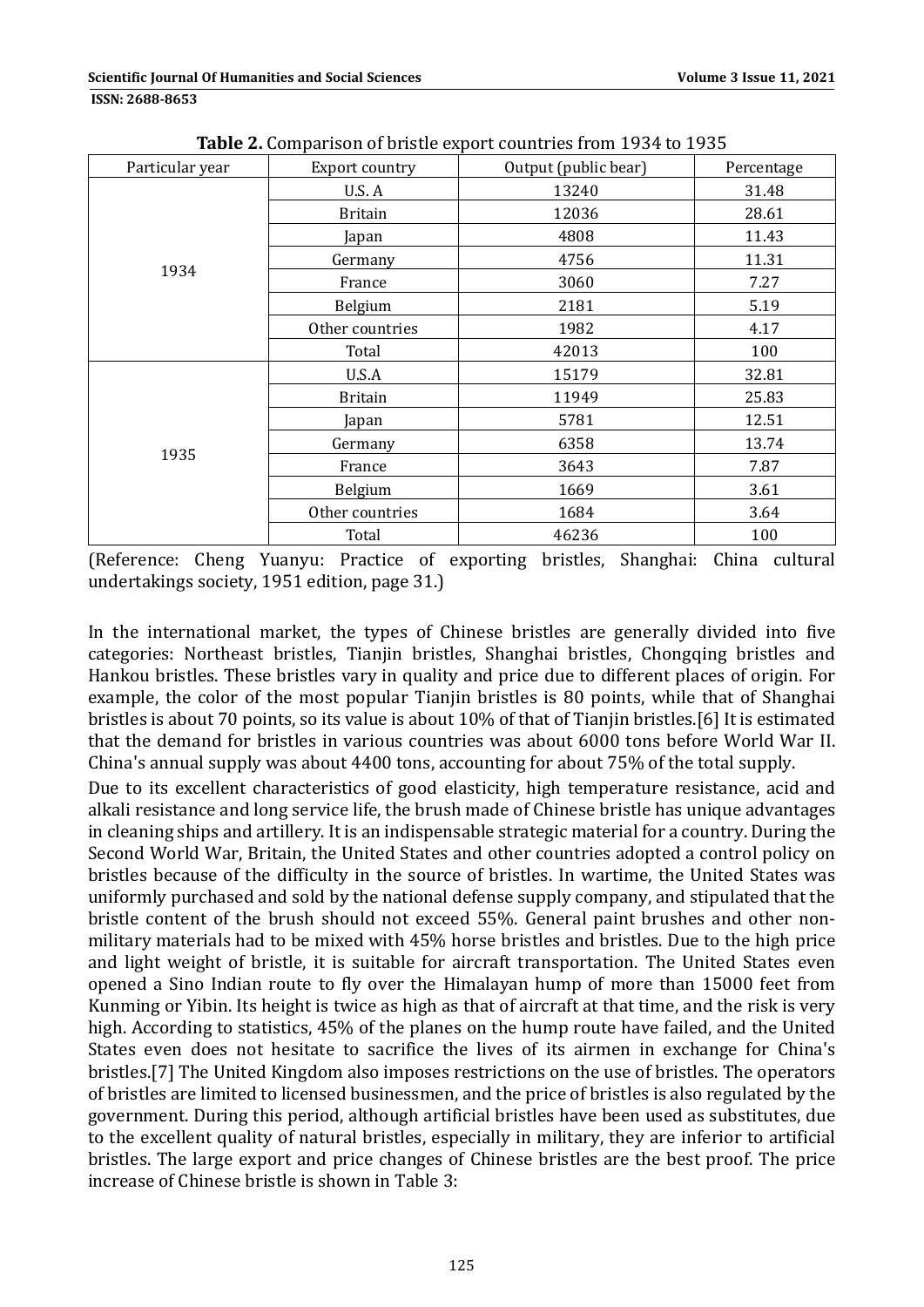|             | 1938 | Early 1938 | <b>June 1938</b> | November 1938 |
|-------------|------|------------|------------------|---------------|
| 3.5 inches  | 2.00 | 5.35       | 7.25             | 9.75          |
| 4.0 inches  | 2.80 | 7.85       | 9.90             | 13.00         |
| 4.5 inches  | 3.65 | 9.50       | 12.00            | 16.75         |
| 5.25 inches | 5.00 | 13.50      | 17.50            | 25.00         |

| <b>Table 3.</b> Comparison of bristle price rise since 1938 (Unit: USD/public bear) |  |  |  |  |
|-------------------------------------------------------------------------------------|--|--|--|--|
|-------------------------------------------------------------------------------------|--|--|--|--|

(Reference: Cheng Yuanyu: Practice of exporting bristles, Shanghai: China cultural undertakings society, 1951 edition, page 49.)

During the Second World War, due to the blockade of Japan, the export volume of Chinese bristles decreased sharply, so that the international price rose. After the end of the Second World War, the demand for Chinese bristles in various countries not only did not decrease, but increased year by year. There was a great trend of supply exceeding demand, and the pre war output was resumed soon. From the beginning of the first World War to the end of the Second World War, Chinese bristles have always maintained the position of the primary supplier in the foreign market.

### **4. The National Government's Policy of Unified Purchase and Marketing of Bristles during the Anti Japanese War**

For decades, China's bristle foreign trade has been manipulated and monopolized by imperialist bourgeois foreign compradors. The general small and medium-sized bristle merchants have been oppressed and exploited by them, and have never had the opportunity to develop and grow. Before the Anti Japanese War, bristles were mainly purchased by traders at all levels at the origin, then gathered in Shanghai, Tianjin, Hankou, Chongqing and other places through intermediaries to process mature bristles in the washing room, and finally sold to Britain, the United States, Japan, Germany and other countries from Shanghai and Hankou with the help of foreign firms. Although China is the main supplier of bristles in the world, the sales price of foreign bristles cannot be controlled actively and is completely in a passive position. Bristle operators act in their own way, and there is little combination in procurement, transportation and marketing. Under blind competition, bristle prices at home and abroad are high and low, which is difficult to stabilize.

After the outbreak of the war of resistance against Japan, in order to adapt to the transformation of foreign trade policy, the national government allocated 20 million operating funds to engage in state-owned trade activities, of which a large part was used to purchase bristles all over the country, to achieve the purpose of mastering bristle resources by the state and earning foreign exchange through self-export. In September 1939, the national government promulgated the national measures for the unified purchase and marketing of bristles, which established the government's control over the unified purchase and marketing of bristles from the perspective of legislation. However, because bristles are primary agricultural products, scattered among farmers in rural areas, and it is difficult to unify the time for farmers to slaughter pigs, these problems have caused great difficulties for the national government in personnel scheduling, organization setting and factory distribution. Moreover, the government's excessive intervention in the production and purchase of bristle deprives the livelihood of grass-roots bristle merchants, which is not conducive to economic development. After a period of practice, based on the above problems, the detailed rules for the implementation of the revised national measures for the unified marketing of bristles were promulgated, which adopted the method of focusing on the large and letting go of the small, transferred the right to purchase and process raw bristles to businessmen at all levels, instead controlled the right to purchase finished bristles, and explicitly prohibited the hoarding or smuggling of cooked bristles for export.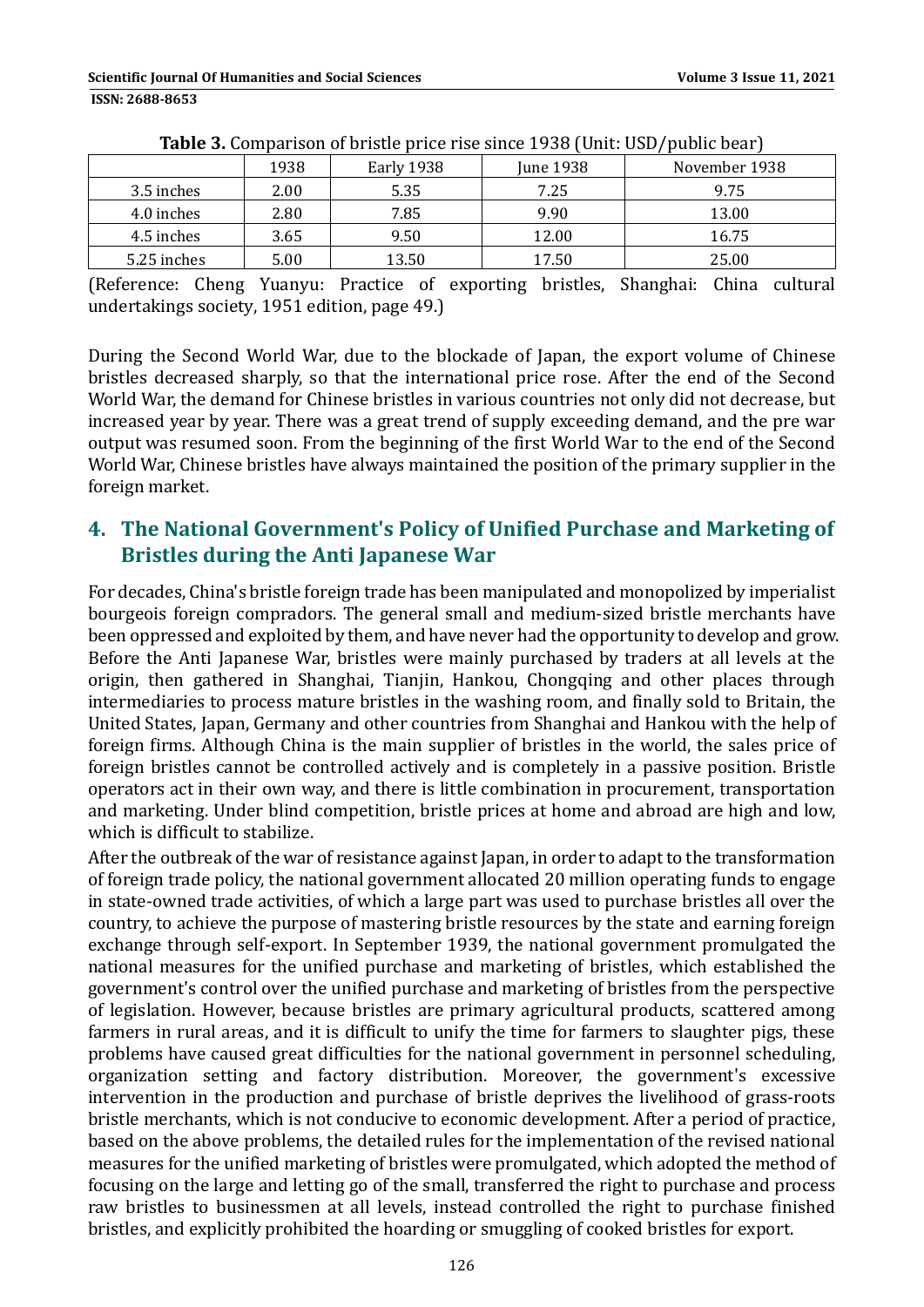#### **ISSN: 2688-8653**

The national measures for the unified marketing of bristles have been implemented for half a year. Due to the disorderly operation of bristle merchants, the chaos of the acquisition market. and the high price inducement of the enemy and puppets, smuggling is serious. In February 1940, the Ministry of Finance amended the original national measures for the unified marketing of bristles, stipulating that firms and stores operating bristles can purchase and sort out bristles on the mainland market only after they are registered with the Trade Commission. They can be sold to the Trade Commission according to the published brand price, and cannot operate and export on their own [8]. Since then, the certification qualification of bristle merchants was changed from private issuance to government control. The implementation of bristle business registration has raised the threshold for entering the bristle industry, strengthened the industry access standards of bristles, ensured the orderly purchase of bristles to a certain extent, and has an important impact on the controlled purchase of bristles.

Due to the huge profits of the bristle industry, before the national government implemented the unified purchase and marketing of bristles, many illegal bristle merchants hoarded goods and smuggling was rampant. In order to ensure that bristles are controlled for export, curb the spread of bristle smuggling and safeguard the country's economic and political interests, the Trade Commission has strengthened its anti-smuggling forces and conducted strict inspections in major cargo routes and smuggling strongholds. In view of the long coastline of our country and the crisscross of the lines of control between the enemy and ourselves, it is far from enough to patrol the main border roads alone. Therefore, Article 6 of the regulations on unified purchase of bristles promulgated in 1941 specifically stipulates those bristles shall not be close to the coastline, land border or within 100 kilometers of the enemy area. Violators shall be punished as smuggling. However, in order to make huge profits, smugglers often hire local officers and soldiers and local ruffians and bandits to escort them by armed means to deal with anti-smugglers. The escort fee is 50 yuan per ten li for each escort, and there is often a fight between the two sides.<sup>[9]</sup>

By controlling the foreign trade of bristles, the national government transferred the bristles from private businessmen to the government. As a strategic material, bristles supported the United States, Britain and other allies in exchange for their trade trust and support. From the actual effect of the unified marketing of bristles, through the control, it really played the role of the economic war of resistance against Japan. According to statistics, from 1942 to 1945, 155303 metric tons of bristles were exported to the United States, with a value of more than 200 million US dollars [10], higher than raw silk, tung oil and other commodities. The specific data are shown in Table 4:

| Cargo<br>category | Company            | Trading volume  |             | For export      |             | For the domestic market |                             |
|-------------------|--------------------|-----------------|-------------|-----------------|-------------|-------------------------|-----------------------------|
|                   |                    | <b>Quantity</b> | Value (USD) | <b>Quantity</b> | Value (USD) | Quantity                | Value<br>(Thousand<br>yuan) |
| Pig's Bristles    | Metric Ton         | 926             | 8230567     | 2489            | 22279856    | 166                     | 24057                       |
| Raw silk          | Metric ton         | 199             | 7203312     | 376             | 21226863    | 233                     | 595648                      |
| Tung oil          | Metric ton         | 718             | 926495      | 12956           | 10015928    | 55234                   | 1756477                     |
| Brick tea         | Thousand<br>pieces | 489             | 1940103     |                 |             | 144                     | 189114                      |
| Tea               | Metric ton         |                 |             | 629             | 1048036     | 11667                   | 317309                      |
| Leather           | Thousand<br>sheets | 1300            | 945554      | 41              | 24631       | 473                     | 15089                       |
| Plush             | Metric ton         | 3941            | 2708558     |                 |             | 13459                   | 1928043                     |

**Table 4.** Main trade situation of the trade commission from 1942 to 1945

Source: Nanjing Second Historical Archives, Trade Commission archives, 309(2)/184.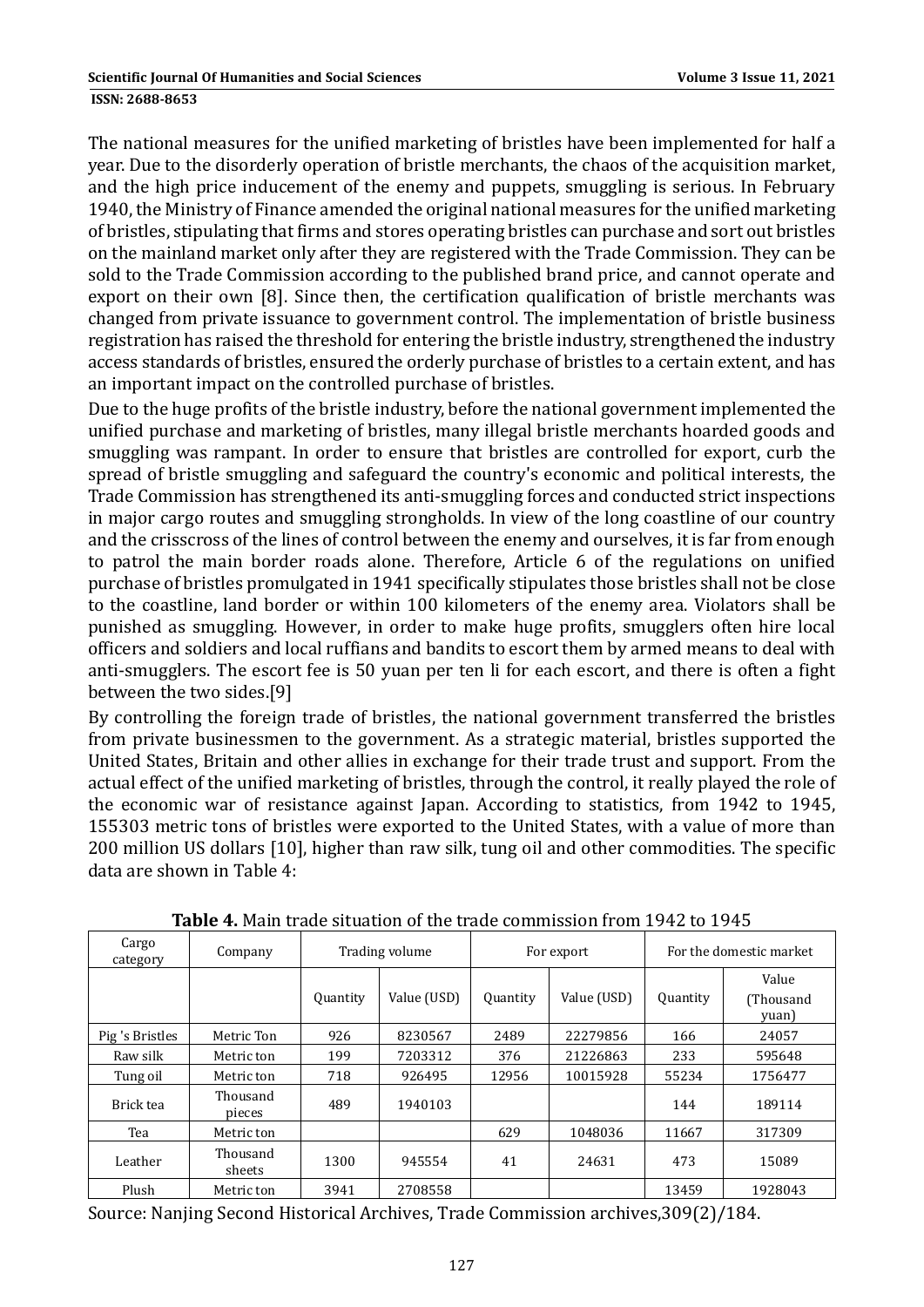However, the disadvantages brought by the control policy are also obvious. Because the government controls the bristles and prohibits the free purchase and sale of private funds, the number of bristles exported by the government is limited every year, so that the allies have no bristles to lose when they are in urgent need of bristles. Since the unified purchase and marketing of bristles, bristles have been fully purchased by the government, and there is no difficulty in sales. Therefore, when washing and processing, the factories work more hastily and the process is rough, which degrades the quality of bristles. At the same time, due to the restrictions of the control policy, the bottom bristle merchants without voice are undoubtedly the biggest victims. A large number of grass-roots bristle merchants have disappeared, and China's bristle industry has lost its bottom vitality. However, objectively speaking, although the control policy has many disadvantages, the policy not only achieves the purpose of striving for foreign exchange, but also promotes the modernization and transformation of bristle industry.

# **5. Development of Bristle Industry after the Founding of New China**

Meat is an indispensable nutrient for human beings, which is the main purpose of raising pigs. As a byproduct of pig industry, the quality and quantity of bristle are closely related to pig industry. The reason why modern Chinese bristle industry can dominate the world is that the poor and backward old Chinese pig breeding method is too primitive. Chinese bristles are closer to wild boar bristles, which are the best in the world in terms of length and hardness.

After the end of World War II, chemical fertilizers have been widely used in developed capitalist countries. There is no need to raise pigs to accumulate feces. The purpose of raising pigs in these countries is simply meat, and the output of bristles has further shrunk. After the founding of new China, farmers' productivity was liberated and their quality of life was greatly improved. Compared with foreign countries, the output of bristle did not decrease, but further increased. The main reason is that after the completion of the land reform, the farmers' economic situation has improved, the pig industry has become more and more developed, and the output has also increased. 

New China attaches great importance to the production and export of bristles. For example, Xinjiang production and Construction Corps put forward the policy of "walking on two legs" in 1960. "We should pay attention to both major varieties and minor varieties; we should pay attention to both large and small ones." the Corps pointed out that the pig hair and bristle, which have always been regarded as waste, have high economic value. If the Corps slaughtered 550000 pigs in 1960, it deserves 165 tons of bristle, which can be exchanged for 275 tractors.[11] "We should vigorously organize the export of these things." compared with modern times, the export proportion of bristles after liberation has become larger and larger. In the decade of the 1970s, the average annual trade volume of natural bristles in the world was nearly 140000 cases, 80% of which were Chinese bristles. Britain, Italy and the United States are the main importers.[12] To sum up, China's bristle industry originated in the five-port trade period, and its development is stronger than that in the early vears of the Republic of China. It has occupied the leading position in the world bristle trade since the 1930s. Until the 1980s, China's bristle is still the most representative foreign trade agricultural product of China. China's bristle industry has witnessed the collapse of the Qing Dynasty, the establishment of the Republic of China, the war of resistance against Japan and the establishment and construction of new China. Even today in the 21st century, China's bristle industry is still booming with vitality.